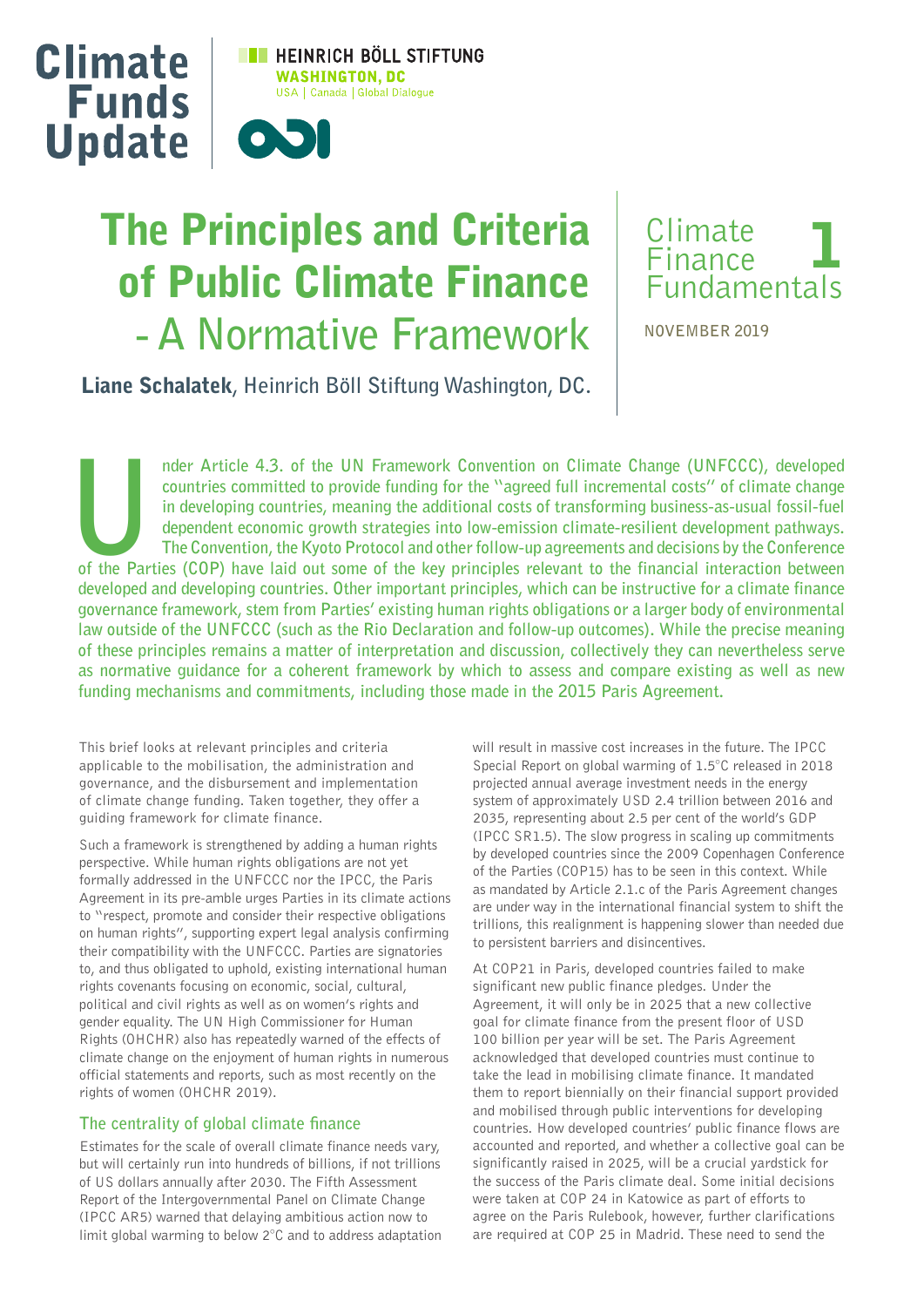right signal that developed countries are committed to significantly scale up funding support post-Paris to give developing countries the confidence to raise the ambition of their Nationally Determined Contributions (NDCs) in 2020. This is all the more important in the absence of the inclusion of a new financing mechanism to address loss and damage in the Paris Agreement and in light of increasingly severe impacts of climate change already affecting many developing countries, which will require country actions with sub-nation and localized solutions.

### **Fund mobilisation**

Most fundamentally, the Convention has laid out that the Parties need to take climate actions, including on finance, on "the basis of equity and in accordance with their common but differentiated responsibilities and respective capabilities" (UNFCCC, Art. 2). Interpreted as the principle that 'the polluter pays', this is relevant for the mobilisation of climate change funding, as is the UNFCCC requirement for "adequacy and predictability in the flow of funds and the importance of appropriate burden sharing among the developed country Parties" (Art. 4.3.). The Bali Action Plan from 2008 likewise stipulates that funding must be adequate, predictable, sustainable, as well as new and additional (Bali Action Plan, Art. 1(e)(i)). In the 2010 Cancun Agreements, paragraphs 95 and 97 of the outcome document of the Ad-Hoc Working Group on long-term cooperative action (AWG-LCA) echo these funding principles. Specifically, paragraph 97 on long-term finance states that "scaled-up, new and additional, predictable and adequate funding shall be provided to developing country Parties." Clarity on how to mobilise climate finance can be strengthened by a consideration of these principles:

**The polluter pays**  $-$  this principle relates the level of both historical and current greenhouse gas emissions to the amount each country should pay for climate action. However, it is unclear how to address cumulative emissions in the absence of a consensus over a base year. Aside from serving as normative guidance to discuss the quantity of climate finance contributions of individual countries, applying the polluter pays principle with an understanding of a "common but differentiated responsibility and respective capabilities" determines climate finance as distinctly different from official development assistance (ODA), or aid, flows.

**Respective capability** – contributions should relate to a measure of national wealth more broadly defined, as well as the status and trend of national economic and social development (the right to sustainable development referred to in Art. 3.4 of the Convention). A country's obligation to pay for climate action – and whether to transfer funds internationally or implement them domestically – should be correlated with a sustainable and universally accepted living standard for each of its citizens, which could build on the Sustainable Development Goals agreed in 2015. Again, the choice of a reference year could be a concern; periodic reevaluations of a country's capacity to pay would be needed.

New and additional – while all development finance should have climate risks in mind, climate finance should be additional to existing official development assistance (ODA) commitments and other pre-existing flows from developed countries to avoid the diversion of funding for development needs to climate change actions. This is commonly understood to be above the 0.7 per cent of gross national income (GNI) that has been the ODA target, unfulfilled by most developed countries, since 1970. Unfortunately, existing aid classification indicators are insufficient to separate climate finance classified as ODA from national contributions labelled as non-ODA. The term "additionality" has also been used to assess whether the use of public climate finance to leverage private sector actions has resulted in investments that would not have occurred otherwise (EC, 2012; Venugopal et al., 2012). These interpretations start with the premise that public finance must remain at the core of fulfilling developed countries' climate finance obligations, with private climate finance playing a supplementary, not a substituting role.

Adequate and precautionary  $-$  in order to "take precautionary measures to anticipate, prevent or minimise the causes of climate change and mitigate its adverse effects" (UNFCCC, Art. 3.3.), the level of funding needs to be sufficient to keep a global temperature increase as low as possible. In the Paris Agreement, this is elaborated to mean "well below 2°C above pre-industrial levels and pursuing efforts to limit the temperature increase to 1.5°C". Most current global funding needs estimates use a topdown approach by tying their costing to a 2°C or 1.5°C global temperature increase scenario. Cumulative national estimates of need, based on countries' own climate action priorities as expressed in their Nationally Determined Contributions (NDCs), provide an important bottom-up reference of adequacy, especially as increasing ambition in many of the NDCs – whose cumulative action still sets a trajectory for global temperature to rise significantly above 2°C – will require higher levels of investment.

**Predictable** – a sustained flow of climate finance is needed through multi-year, medium-term funding cycles (three to five years) to allow for adequate investment programme planning in developing countries to scale up or maintain existing efforts or to fast start a country's national adaptation and mitigation priorities with initial tranches made in the secure knowledge of continued funding. Forward-looking, projected levels of climate finance are now called for under the enhanced transparency framework of the Paris Agreement.

While the Paris Agreement confirmed the principle of equity and effort-sharing broadly, it was less specific in applying it beyond nationally determined mitigation targets to set ambitious targets for upscaling means of implementation in support of actions in developing countries. The quantitative and qualitative provision of public finance and the mobilisation of additional finance must be led by developed countries as part of the fair burden-sharing of all Parties. It is linked directly to the level of ambition that developing countries can take on for both mitigation and adaptation.

#### **Fund administration and governance**

Where public funding for climate change is used, including in efforts to leverage or crowd in private sector finance, national governments and global funding entities (receiving contributions from developed countries) are obligated to administer public funds in a way that is both transparent and accountable. Accountability furthermore suggests that broad meaningful stakeholder participation and representation should be ensured in the administration of climate funding on the principles of equity and of non-discrimination, for example of marginalised groups such as women or Indigenous Peoples.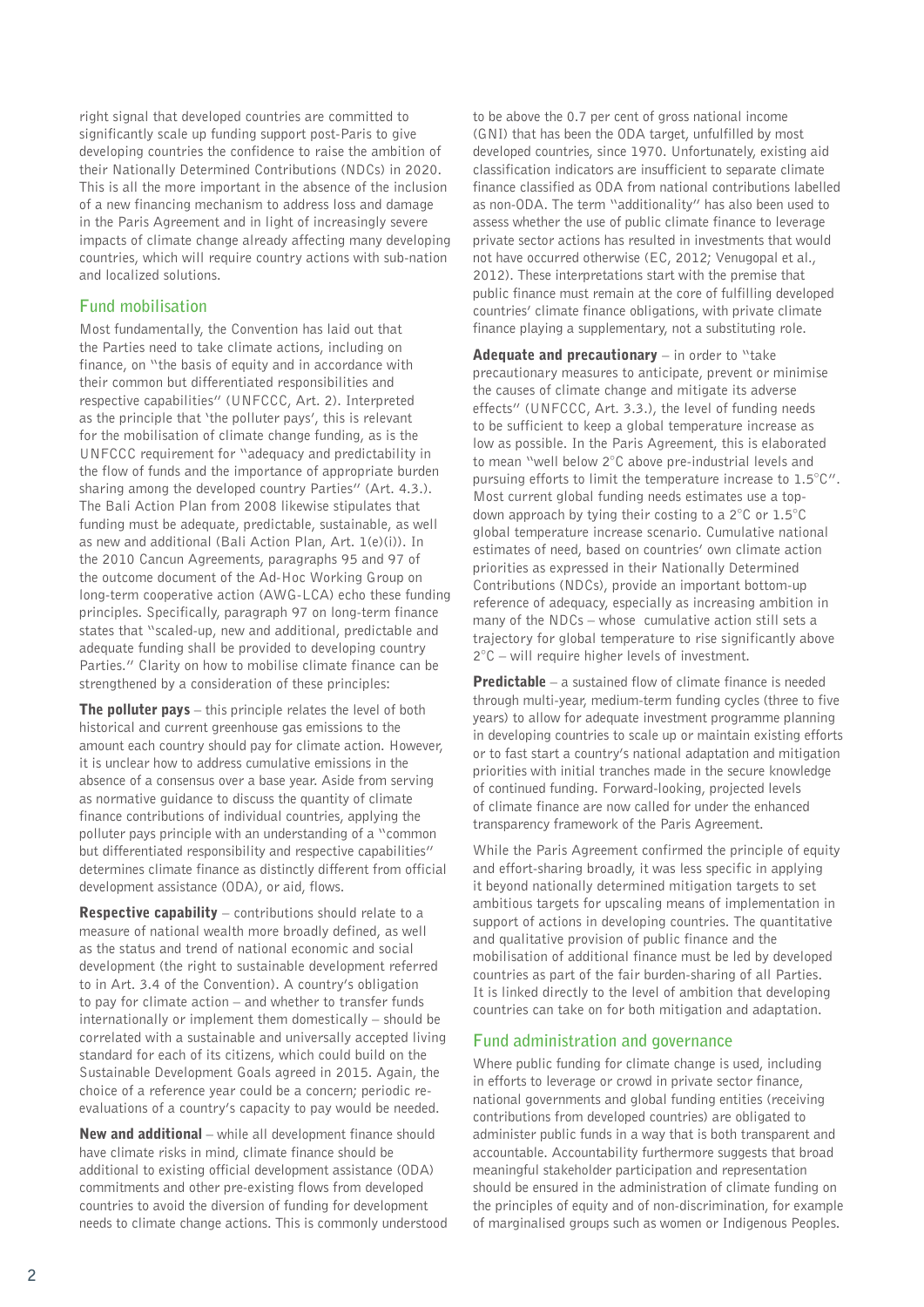**Transparent and accountable** – while relevant for all stages of the climate funding cycle, both these principles need to be firmly reflected in the governance of climate funds as a prerequisite of implementation. A transparent administration of public climate funding requires publicly available, comprehensive, accurate and timely information on a mechanism's funding structure, its financial data, the structure of its board, its decision making-process, project preparation documents, actual funding decisions and disbursements made, as well as implementation results. To-date, information on actual disbursements has been limited, reducing transparency of climate finance flows and undermining accountability, particularly to the funds' intended beneficiaries. The principle of accountability demands the existence of an easily accessible redress mechanism that would ensure a country's or affected citizens' procedural rights to challenge climate funding decisions or climate finance project implementation, independent or third party accountability procedures, as well as strengthened oversight by national legislatures.

**Equitably represented**  $-$  in a clear break with existing ODA-delivery mechanisms and the old unequal powerrelationship between donor and recipient countries (which gave donor countries a bigger voice in funding decisions), climate funds need to be governed based on equitable representation. This goes beyond a focus on nation states and their representation on fund boards, and requires the inclusion of a diverse group of stakeholders into fund management and decision-making structures, including from civil society, the private sector and climate change affected groups and communities in recipient countries.

#### **Fund disbursement and implementation**

While the ongoing discourse on climate finance must continue to challenge the slow progress of mobilising adequate, predictable and additional public climate finance and how it will be governed globally, more attention should be given to the principles guiding disbursement and implementation. These are crucial, as they will determine the effectiveness and efficiency of the funds used, including by ensuring that they benefit and respond to the needs of those most affected by climate change.

Subsidiarity and national/local ownership – to guarantee that the disbursement of funding meets actual spending needs in developing countries, funding priorities should not be imposed upon a country or a community from the outside. Rather funding decisions – in keeping with the concept of subsidiarity, as expressed in the Paris Declaration on Aid Effectiveness and the Rio Declaration (Principle 10) – should be made at the lowest possible and appropriate level. This is often the sub-national or local level, currently the 'missing middle' in climate finance (Omari-Motsumi et al, 2019). The principle of country ownership that most climate finance mechanisms uphold thus has to be understood beyond a narrow national government-centric focus.

Precautionary and timely – the absence of full scientific certainty on necessary adaptation and mitigation action should not be used as a reason to postpone or delay funding for possible climate action now (Rio Principle 15). In the absence of binding assessed contributions of developed countries to pay for climate action, which continues to be the case under the Paris Agreement, consolidated guidelines and indicators for

measuring, reporting and verifying (MRV) climate finance are necessary to guarantee that voluntary pledges are turned into rapid fund delivery. While this should not come at the expense of oversight and due diligence, a harmonisation of funder allocation guidelines with streamlined approval processes particularly for smaller scale sub-national activities could reduce burdensome and lengthy disbursement requirements.

**Appropriate** – Climate funding should not place any extra development burden on the recipient country. Depending on which financing instrument is used to disburse climate funds to developing countries – grants, loans, investment guarantees/project risk insurance or equity investments – recipient countries (many of which are still highly indebted) might be placed in a situation where climate action would come at the expense of national development priorities or the fulfilment of their international human rights' obligations. For these reasons, finance for public adaptation actions should be provided in the form of grants, including, if necessary in the form of full-cost grant financing.

**Do no harm** – Some climate related investments may harm sustainable development objectives as well as violate human rights. Public funding for climate change should avoid such investments, including through the provision of finance support for private sector investments and fund-of-fund intermediation. Areas of special concern include investments with a focus on traditional fossil fuel exploration and continued use, large hydro dams or nuclear power generation.

(Directly) accessible for the most vulnerable – access to, and the benefits of climate finance, should be distributed equitably, thus corresponding to the differing needs and capabilities of countries and regions to deal with the challenges of climate change, as well as the social and economic realities of recipient countries and the people living in these countries. Sub-nationally, support for vulnerable groups should be prioritised by making capacity building, appropriate technologies and funding resources available especially for them, for example in form of separate programmes or facilities and through streamlined approval processes. The Direct Grant Mechanism of the Forest Investment Program that directly supports Indigenous Peoples and local communities, is one example, as are the Small Grants Programme under the Global Environment Facility or Enhanced Direct Access pilot projects under the Adaptation Fund and the Green Climate Fund. Among nation states, special funding provisions should be made for Least Developed Countries (LDCs), Small Island Developing States (SIDS) and African States. Countries' direct access to funding should be facilitated and supported, including via finance support for institutional capacity-building as a matter of enhancing country ownership instead of receiving funding primarily via international implementing agencies such as Multilateral Development Banks (MDBs) or UN agencies.

**Gender equal** – women and men due largely to their gender roles and respective rights (or lack thereof) have differing vulnerabilities to climate change as well as differentiated capabilities to mitigate emissions, adapt to and cope with climate change impacts. These differences need to be taken into account by creating gender-responsive climate financing mechanisms and fund disbursement guidelines and criteria that support gender equality and women's empowerment in order to increase the effectiveness and efficiency of climate financing; such a link has been proved for gender-responsive development finance.